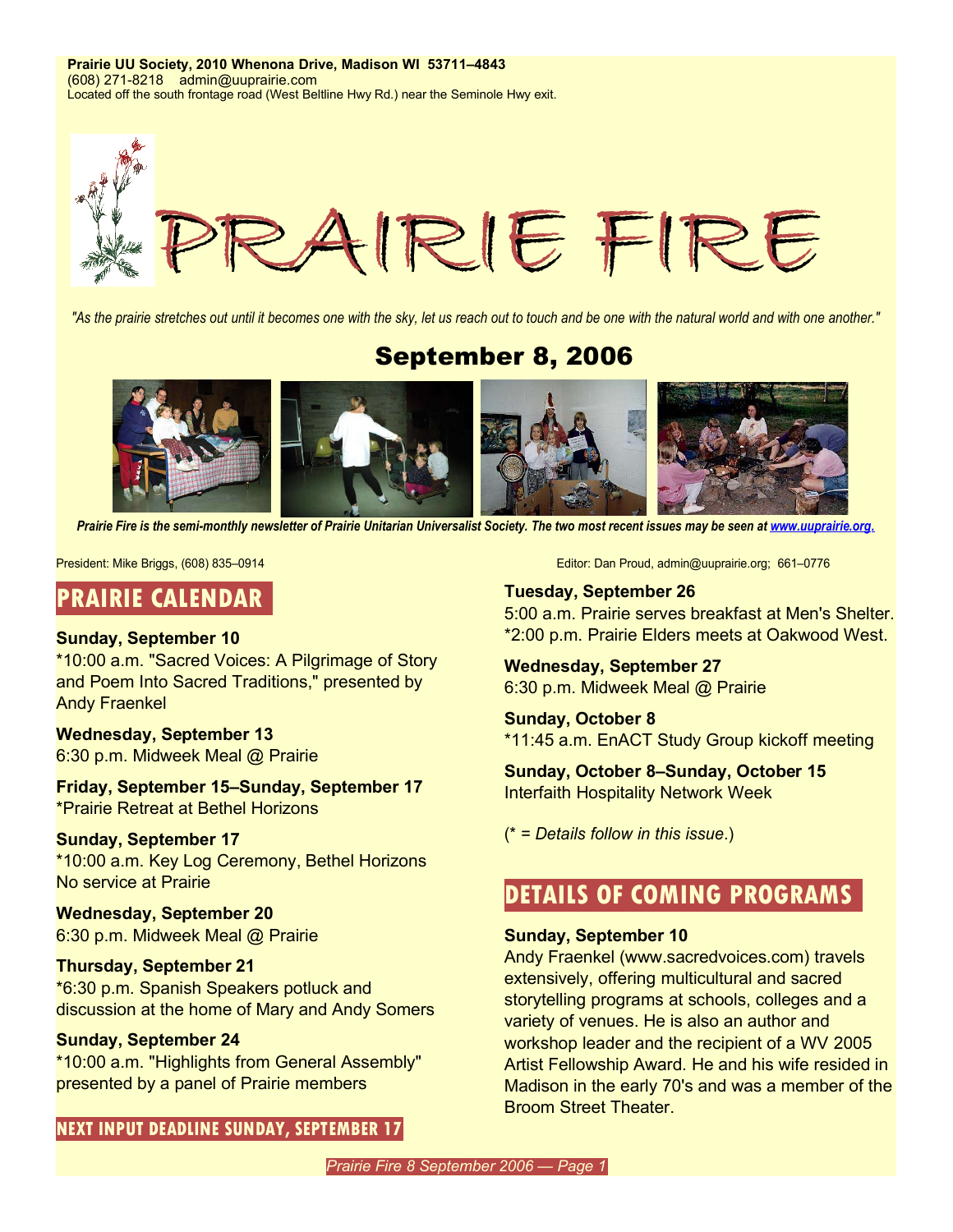## **Sunday, September 17**

Our Key Log Ceremony will be held during the annual retreat at Bethel Horizons. This is a chance to share with our community any events during the past year that have broken up our personal logjams.

## **Sunday, September 24**

Each June, UU's gather from around the United States and beyond to work together, worship together, learn together, and play together. Come hear Prairie's attendees share the highlights of this year's gathering in Saint Louis—-from the UU Service Committee's work in the region affected by Hurricane Katrina, to lessons about democracy in action, to reflections on the movement toward Right Relations in Unitarian Universalism.

General Assembly offers us a chance to connect what is going on at Prairie to what is going on in our larger movement and lets us share in the energy and enthusiasm of many wonderful UU's. Come be a part of it!

## **OUR SOCIETY**

## **DON'T FORGET TO SIGN UP FOR CIRCLE DINNER**

The signup sheet for Circle Dinners has been circulating at Prairie the last few Sundays, and there are already more than 40 people on the list. If you would like to be included in a Circle Dinner group, you have until **September 10** to sign up for the first round of dinners. You can always do this later, too, but you would be added to an existing group.

The groupings will be announced the weekend of the 15th; if you are attending the retreat, you will receive the information there. Everyone who signed up will receive the names of those in their group. You may contact Karen Deaton or me to get your name on the Circle Dinner list: Paula Pachciarz, 273-4806, pachwack(at)sbcglobal.net; or Karen Deaton, 278-8480, karendeaton(at)tds.net

For those of you unfamiliar with them, Circle Dinners are dinner parties for small groups of Prairie members and friends who like to eat delicious food and engage in stimulating

conversations. It is a great way to meet newcomers and old timers. The style is casual and potluck, the talk is good, and the food delicious.

Here's how they work: The Membership Committee organizes names on the overall list into groups of usually 8-12 people. Usually 3 or more households are represented in a Circle Dinner group. The households can be composed of families, couples and singles.

We will ask one household to convene the first dinner, usually at their home, but the dinner can be held anywhere that is agreeable.

It can be held at a park, at Prairie, etc. Once the Membership Committee sets up a group, it is up to members of that group to finalize date, time and place to meet.

We will honor preferences as best we can. Some people prefer groups that love to engage in political discussion. Some really like to play and sing music. Some people prefer groups with no youngsters.

But there is one preference we won't be able to honor. Not everyone can be in a Circle Dinner group with a new family. There aren't enough of them to go around!

*Paula Pachciarz*

## **PROGRESS WITH FINANCING PRAIRIE'S NEW HOME**

Prairie now has pledges of \$131,000 toward its new home. This is what has been pledged by six families over the next three-year period.

The goal is to raise another \$275,000.

This goal could be met if families pledged \$1,000 to \$5,000 per year:

|  |                             |  | 6 @ \$5,000 for 3 years = \$90,000 |
|--|-----------------------------|--|------------------------------------|
|  |                             |  | 6 @ \$4,000 for 3 years = $72,000$ |
|  | 6 @ \$3,000 for 3 years =   |  | 54,000                             |
|  | 6 $@$ \$2,000 for 3 years = |  | 36,000                             |
|  |                             |  | 11 @ \$1,000 for 3 years = 33,000  |
|  |                             |  | <b>TOTA L \$285,000</b>            |

The Capital Fundraising Committee believes that the goal of raising another \$275,000 is achievable and worthwhile. The religious education program would have more space and greatly improved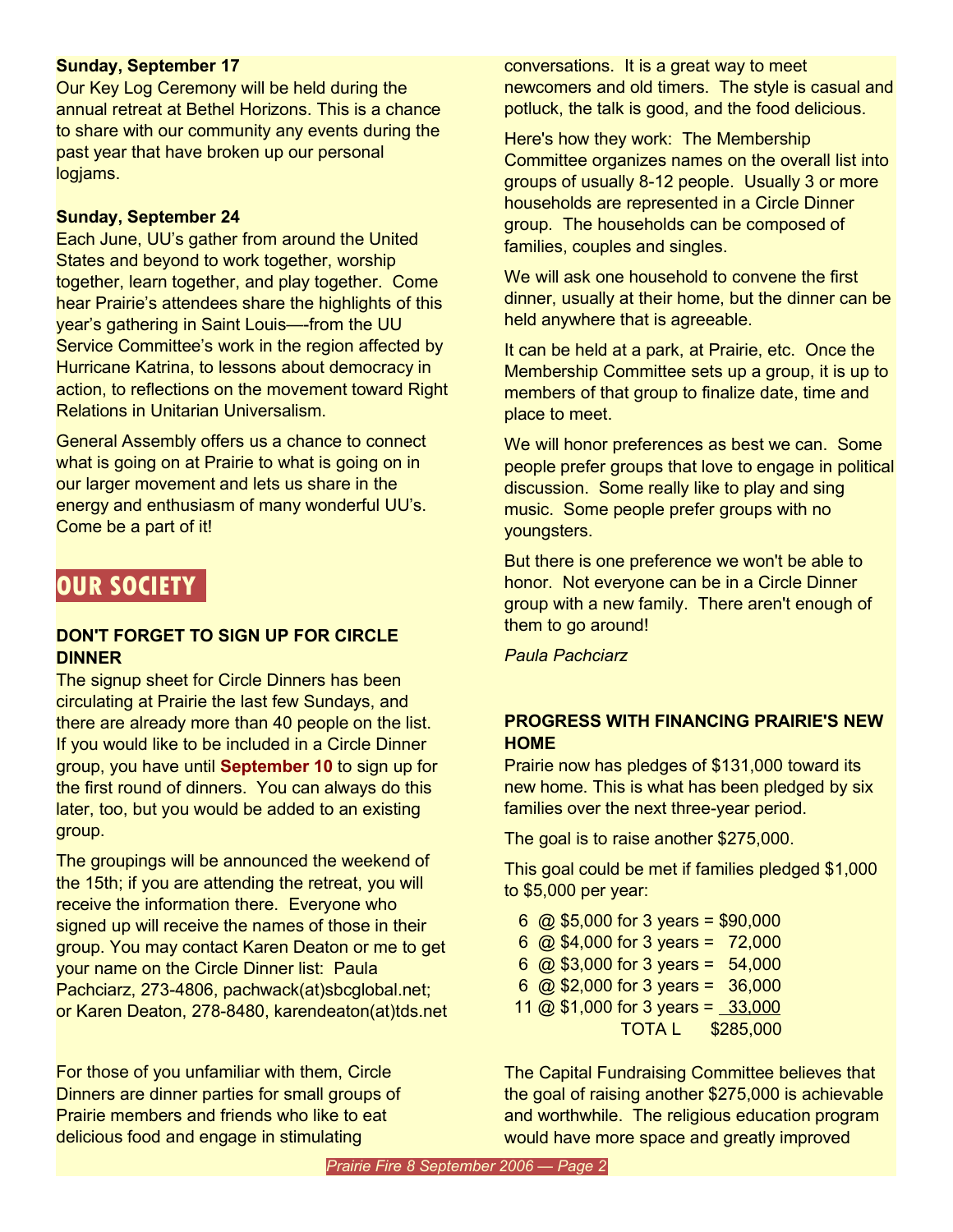facilities. There would be a room large enough for its monthly Spirit Circle, which could also be used for choir practices and film shows. Prairie's main meeting room would be large enough for weddings and anniversaries. There would be an office for the minister and for the administrator.

A model of Prairie's new home will be available for inspection at the Bethel Horizons Retreat. More details about all aspects of the project will be available at the workshop on Prairie's future the morning of **Saturday, September 16**. Come with your questions, suggestions and comments.

*Capital Fundraising Committee*

## **PLAYREADERS HOSTS SOUGHT**

Prairie Playreaders is looking for hosts to hold playreading get-togethers. Hosts get to choose the play being read. Comedy, tragedy, drama, all are welcome. You can also provide a treat to entice readers, of course.

Please contact Susan Hagstrom at (1) 238-4970; (2) SusanTanyaAmI(at)aol.com or hagstst(at) dhfs.state.wi.us or hagstst(at)yahoo.com; or (3) 916 Shorewood Blvd, Madison, WI 53705 if you would like to host a playreading. Let her know which month (or date) would be preferable for you.

## **SPANISH SPEAKERS MEET SEPTEMBER 21**

Spanish Speakers potluck and discussion will take place **Thursday, September 21**, 6:30 p.m., at the home of Mary and Andy Somers, 4467 Crescent Rd., Fitchburg, 276-8397.

*Rosemary Dorney*

## **PLEASE CHECK LOST AND FOUND ITEMS**

By request, the deadline for picking up lost and found from the table in the foyer has been extended. **Sunday, September 24** is the last date these items will be displayed. They will then be donated.

## **PRAIRIE ELDERS SEPTEMBER 26**

Prairie Elders Meeting: **Tuesday, September 26**, 2:00–3:50 p.m., Oakwood Village West, Oaks Building, Second Floor Exercise Room.

First segment: A discussion about our group. Prepare to voice your reasons for coming to Prairie Elders and your ideas for making our gatherings more meaningful to you. We hope to offer enough variety to meet everybody's needs at least part of the time. Those who wish may send comments and suggestions for topics or activities in advance to Doleta Chapru or Rose Smith. These will be shared with the group.

Second segment (as time permits): swapping tales about driving, car ownership, etc. This perhaps humorous exchange could lead to a more serious, future discussion on the impact of the combustion engine and implications for succeeding generations.

(A new Dodge Ram gets 7-9 mpg in town.)

The Exercise Room will be open at 1:30 for those who wish to come early for casual conversation. Participants are welcome to come and go as necessary for appointments, rides, chair attendants, etc.

Refreshments: Please bring a handful of snacks to pass, if convenient. Beverages are furnished.

About us: Prairie Elders aims to provide good times and mutual support for Prairie UU Members and Friends over 65. We also welcome other UUs who live in the facility where we meet.

For directions, rides, parking and further information, please contact Rose Smith 233-3363 or Doleta Chapru 238-4970. Coordinating Committee members Donna Murdoch, 238-3802, and Rosemary Dorney, 238-4382, are not available as contacts for the September meeting.

## **EnACT STUDY GROUP KICKOFF MEETING**

Did *An Inconvenient Truth* get you fired up to save the world and stop global warming? But you wonder what one person could possibly do? Have I got a deal for you . . . The EnAct program (Environmental Action) is packed with tons of ideas for how you can conserve in areas like solid waste, energy, transportation, etc. There are ideas for the newbie to conservation as well as for people who are already doing a lot.

The EnAct team will have a kickoff meeting on Sunday, October 8, after service. The regular sessions will be on Monday nights once a month, starting on **October 9**. For more details, contact Judy Skog.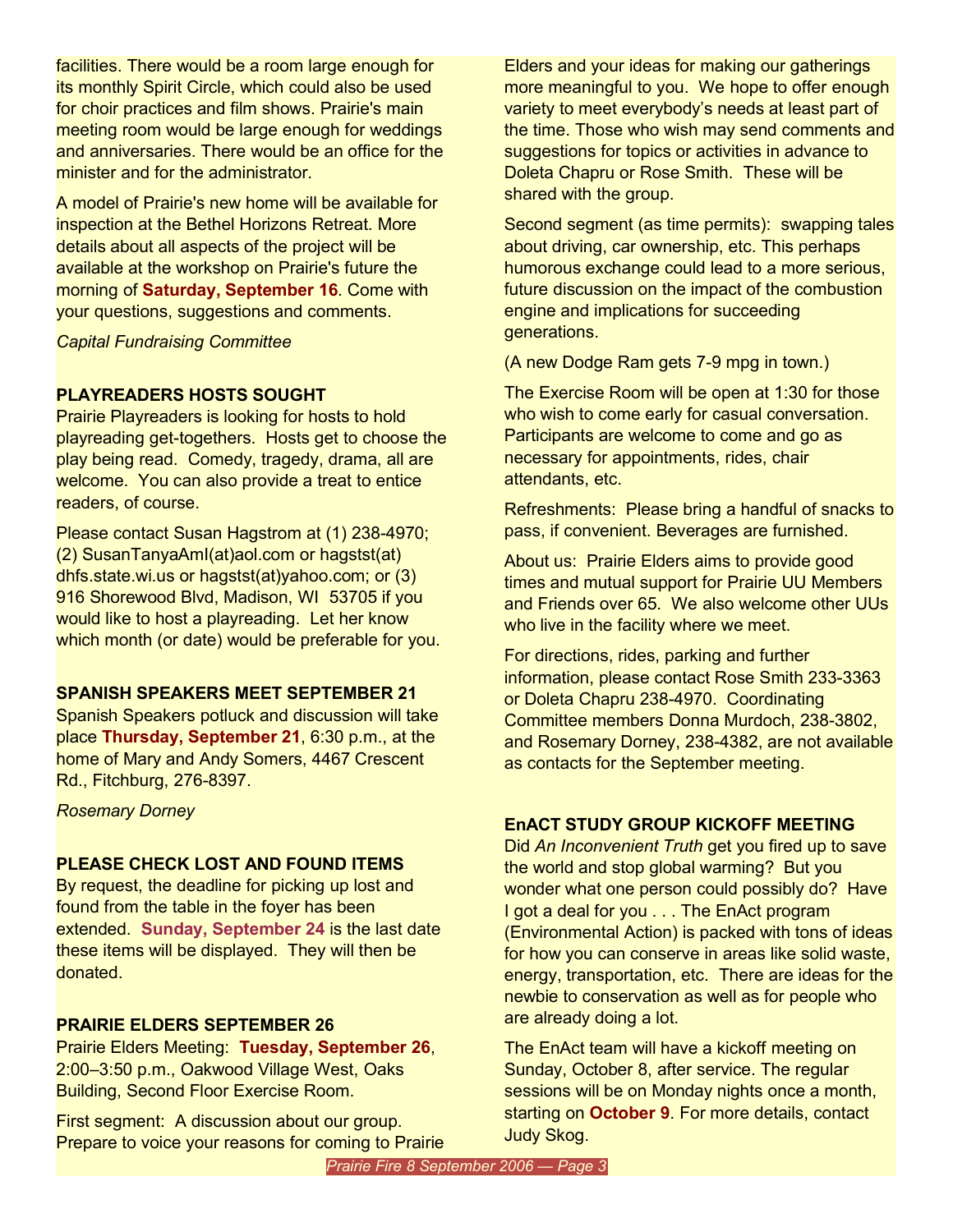#### **PRAIRIE RETREAT NEWS**

A highlight of the Prairie year is our annual retreat at Bethel Horizons, scheduled this year for **Friday night, September 15, through Sunday noon, September 17**.

For last-minute registrations, contact Robin Proud at 661-0776.

#### **Directions**

Take Highway 18/151 (Verona Road) west to Dodgeville. Turn right on Hwy. 23 and go north past Governor Dodge State Park until you reach County Road ZZ. Go right (east) on ZZ for a mile and follow signs on the right leading to the retreat center.

#### **What to Bring**

- Sheets, pillowcases and towels (or add another\$7.00 per person to use Bethel's linens)
- Snacks for Friday night, preferably finger foods
- Props, instruments, or music for a Talent Show act

## **MEMBERSHIP**

#### **NEW DIRECTORY**

Please report any corrections for the new directory to Dan Proud at 661-0776 or by e-mail to prouds (at) tds.net. Errata will be distributed in September.

## **RELIGIOUS EDUCATION**

#### **ENDINGS AND BEGINNINGS**

Labor Day has come and gone and now summer has officially ended. August 27 marked the beginning of RE with our Water Ceremony. It was a joy to see the return of so many smiling faces. Our RE children went on some fun adventures this summer from Noah's Ark to Japan! I would love to continue to hear about your summer vacation so if you see me and want to tell me about your summer, please do!

I'm excited about this year's RE program. We have some returning teachers—thank you so much and some new faces!

If you have a minute, please make sure to thank our RE teachers. They're donating their valuable time and energy to help educate our children.

Along with new faces we also have a new curriculum for this years' theme: UU Principles and Heritage. We're trying some new things this year. Our K-2 class will learn about UU principles and the principles and people of Prairie. Be prepared!—you may be stopped by one of the children and be asked about the history of Prairie, our building or beliefs.

Our middle school class will have "Messages in Music" where they will learn about our principles by listening to music. Our high school class's "Dare to Know Isms: Humanism" will have many Prairie members downstairs presenting topics on Humanism from "The Nature of Ethics" to "Journalism and the Media".

I would love to hear feedback from parents, students and the congregation on our RE program and subject matter. You can catch me before or after service to discuss any concerns or send me an email.

With all the fun we're having I hope many of you are not feeling left out! If you're feeling upset that you didn't get a chance to teach this year don't worry, there are many more ways in which you can contribute to our program.

**October 22** will be our annual Fall Frolic. If you would like to play games with our children and stay overnight at Prairie let me know. Can't attend our overnight? No problem! We need substitute teachers, people to carpool and help out for

Service Sundays. If you would like to volunteer please sign up or let me know.

We're already off to a good start and I look forward to what this year will bring. Thank you to all who have been contributing their time and talents to RE, we all appreciate it.

*Rebecca Malke-Eligenti youthcoordinator (at) uuprairie.org or 695-3435*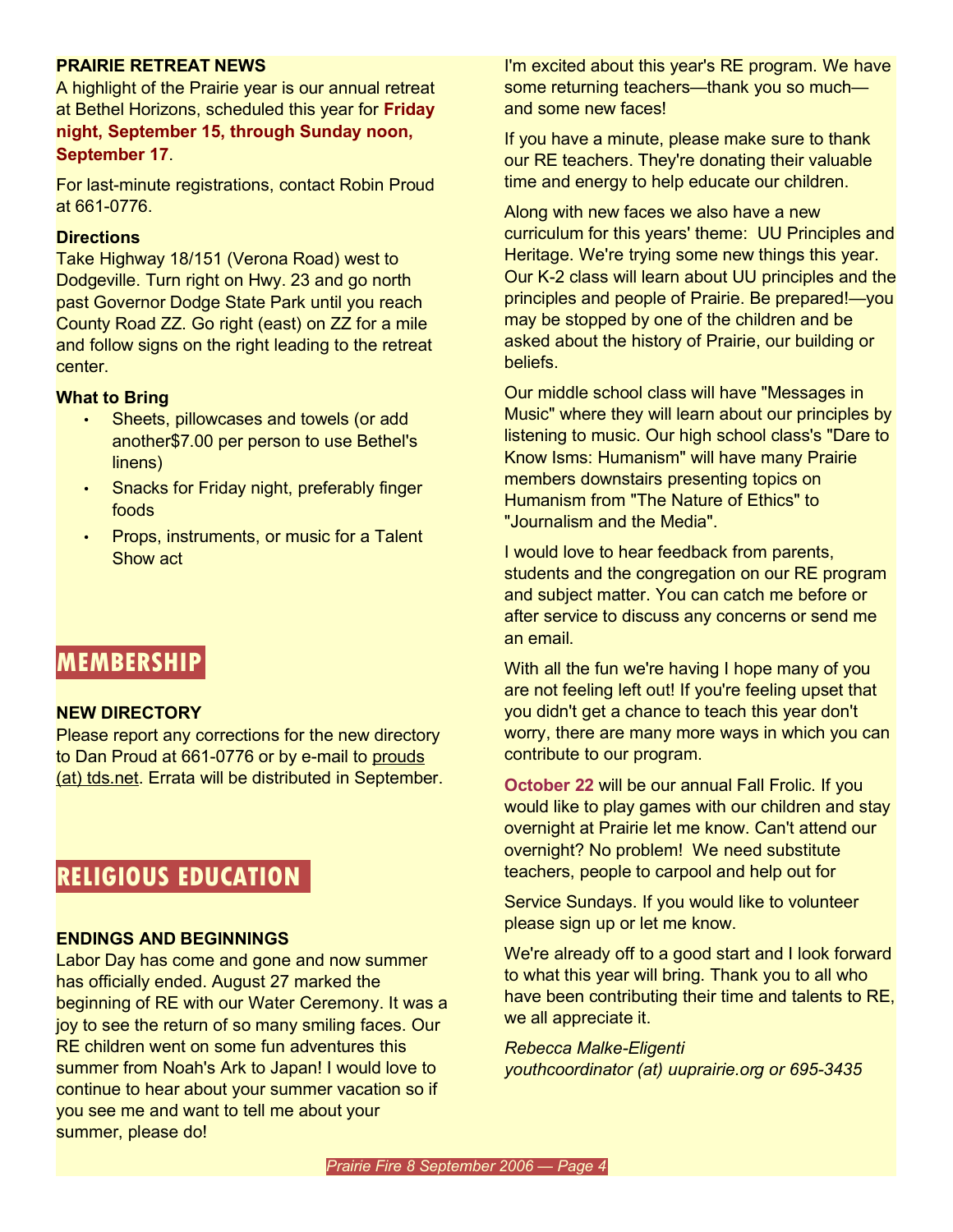## **UUA AND GULF COAST RELIEF**

Noting the first anniversary of Hurricane Katrina's landfall on the Gulf Coast, UUA President William G. Sinkford has issued a pastoral letter reflecting on the significance of that catastrophe and the larger issue of racism and classism in American society. Sinkford says, in part, "You do not need to go to the Gulf to see systems of power and privilege. Simply look down the street, or into a neighboring community.... We need to develop the capacity to see and know the reality of oppression...even when, or especially when, we only have to look next door."

The full text of Rev. Sinkford's pastoral letter is available at

http://www.uua.org/president/060830\_katrina.html.

The UUA's Web site also features "Voices from the Gulf," a compilation of anniversary reflections that includes reports from New Orleans by UUA Moderator Gini Courter; a letter from the Rev. Meg Riley, chair of the UUA-UUSC Gulf Coast Relief fund; sermons and reflections from Gulf Coast

UU ministers Marta Valentin, Jim VanderWeele, and Jacqueline Luck; and profiles of Gulf Coast Relief Fund partners working to restore the GulfCoast region.

"Voices from the Gulf" can be found at http://www.uua.org/news/gulfcoastrelief/1year/

For more information on the work of UUA-UUSC Gulf Coast Relief Fund, please see http://www.uua.org/news/gulfcoastrelief/index.html

## **NEW BOOK: TAKING BACK FAITH**

*Taking Back Faith*, by the Rev. Dr. Matt Tittle, has been selling for a few months. All proceeds will benefit the Bay Area Unitarian Universalist Church Capital Campaign.

You can now get free shipping on copies ordered directly from the Web site, www.revmatt.org. Order also from all major online booksellers such as amazon.com and barnesandnoble.com.

The author has added a blog to www.revmatt.org, where you can follow and participate in several discussions.

# **OTHER NEWS**

## **JOE ELDER OPENS SPECIAL MIDDLE EAST SERIES**

To mark the fifth anniversary of 9/11, UW-Madison sociology professor Joe Elder will present "The Roots of Conflict," a free presentation at 7 p.m. **Wednesday, September 13** at the Overture Center for the Arts (Capitol Theater), 201 State Street in Madison. In this first of a special five-part weekly series on "Understanding the Middle East," Elder, who was born to American parents in Kurdish Iran and has first-hand experience in the region, will provide an overview of the history of the Middle East and the root sources of conflict. Other presenters include prominent theologian and National Humanities Medal winner Martin E. Marty and Chevron Corporation counselor for international strategy and Woodrow Wilson scholar Jan H. Kalicki.

The program is a presentation of the Wisconsin Academy of Sciences, Arts and Letters as part of its Academy Evening series. All programs will take place at 7 p.m. Wednesdays, September 13 through October 11 at the Overture Center for the Arts and are free and open to the public. Free tickets (suggested donation \$2) are recommended to ensure seating and are available in the Wisconsin Academy's James Watrous Gallery at Overture, third floor. Gallery hours: Tues./Wed./Thurs. 11-5, Fri./Sat. 11-9, Sun. 1-5, closed Mondays and Labor Day weekend.

The Capitol Theater offers ample seating; walk-ins likely seated. Maps and directions are available at www.wisconsinacademy.org. We regret that tickets cannot be mailed or reserved by phone except for groups or for attendees who reside outside of Dane County. They may order tickets from Barb Sanford,

bsanford@wisconsinacademy.org, 608/263-1692 X13 (email preferred).

Presentations are as follows:

**September 13**: The Roots of Conflict—Joe Elder, Capitol Theater, 7–8:30 p.m.

An overview of the region's history and the root sources of conflict.